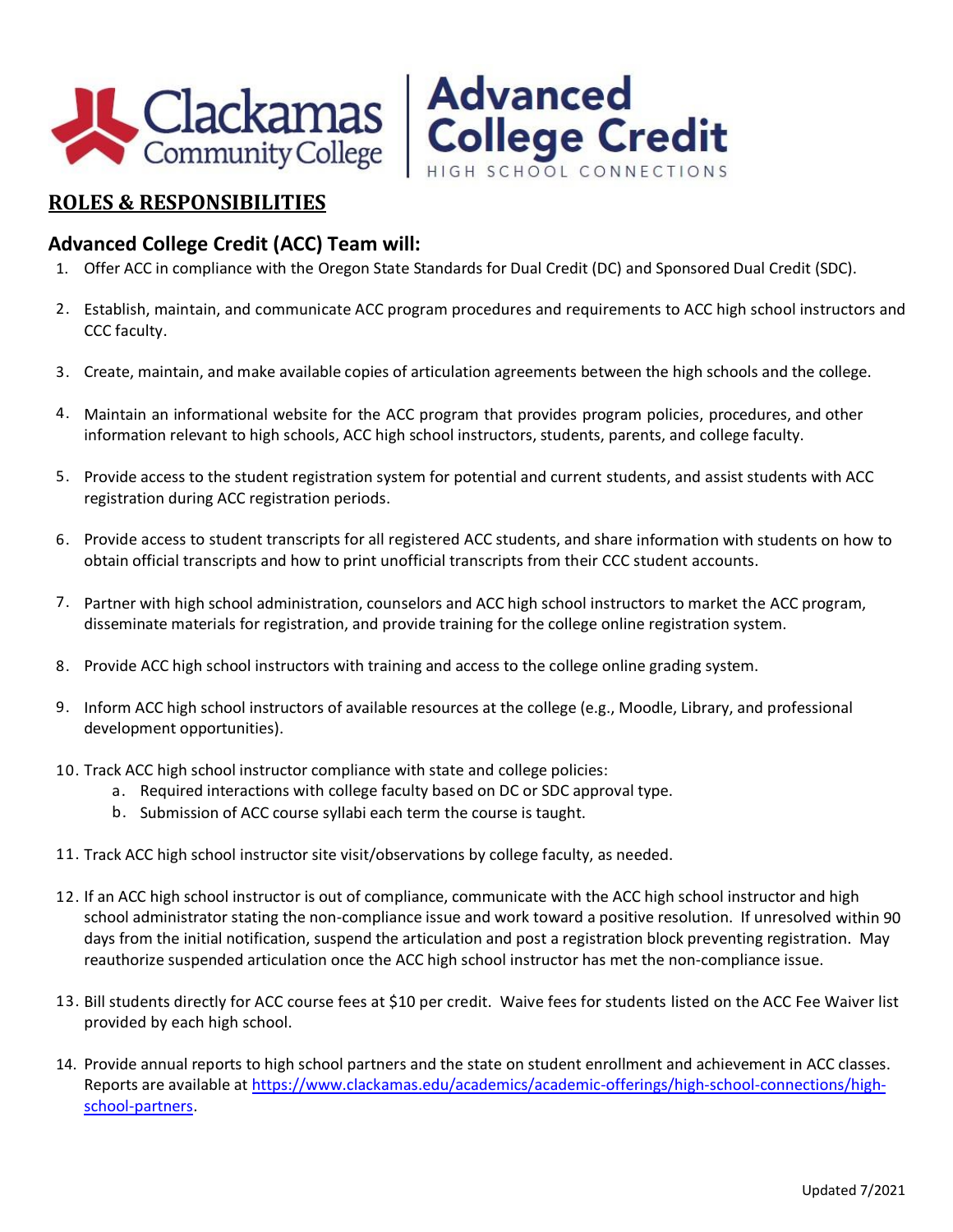

#### **College faculty will:**

- 1. Develop discipline-specific standards/qualifications for ACC high school instructors, Dual Credit and Sponsored Dual Credit, and communicate the qualifications to the ACC team every year or as changes occur.
- 2. Review and approve/deny potential ACC high school instructors and courses based on state, college, and disciplinespecific standards, and communicate with the potential ACC high school instructor upon approval/denial.
- 3. Determine if the potential ACC high school instructor qualifies for either Dual Credit or Sponsored Dual Credit:
	- a. Dual Credit (DC):
		- i. Master's degree in content area,
		- ii. Master's degree with 30 graduate credits in the content area, or
		- iii. In cases where the high school instructor has demonstrated competencies or served in professional fields and can show documentation (e.g., Associate's or Bachelor's degree, industry certifications, or licensure) to support the individual's high level of proficiency, the Master's degree requirement may be waived by the academic department.
	- b. Sponsored Dual Credit (SDC):
		- i. Qualifications may include, but are not limited to:
			- 1. Master's degree in Teaching/Education,
			- 2. Content area specific graduate level credits (# of credits), emphasis area,
			- 3. Work experience, or
			- 4. Industry recognized credential.
- 4. Provide all new ACC high school instructors with course-specific training in course philosophy, curriculum, pedagogy, and assessment prior to the ACC high school instructor teaching the course.
- 5. Engage in regular interactions with ACC high school instructors as required by DC and SDC standards. Regular interactions may occur via email, phone, video conference, or in-person. Interactions between the ACC high school instructor and college faculty should consist of course level sharing (e.g., curriculum, assessments, pedagogy, etc.).
	- a. College faculty must interact at least annually with DC approved ACC high school instructors.
	- b. College faculty must interact at least quarterly with SDC approved ACC high school instructors.
- 6. Document regular interactions with ACC instructors and submit required paperwork to the ACC team quarterly.
- 7. Conduct site visits/observations as needed at the discretion of the college department chair or lead faculty member. Site visits/observations are an opportunity to observe course content and delivery, curriculum, and assessments, and to provide feedback on course alignment. College faculty may conduct site visits/observations and submit completed visit reports to the ACC team.
- 8. Support development of and participate in discipline-specific professional development for ACC high school instructors through ACC Instructor Meetings and/or Professional Learning Communities (PLCs).
- 9. Review and approve/deny renewal of existing ACC articulations on a three-year cycle.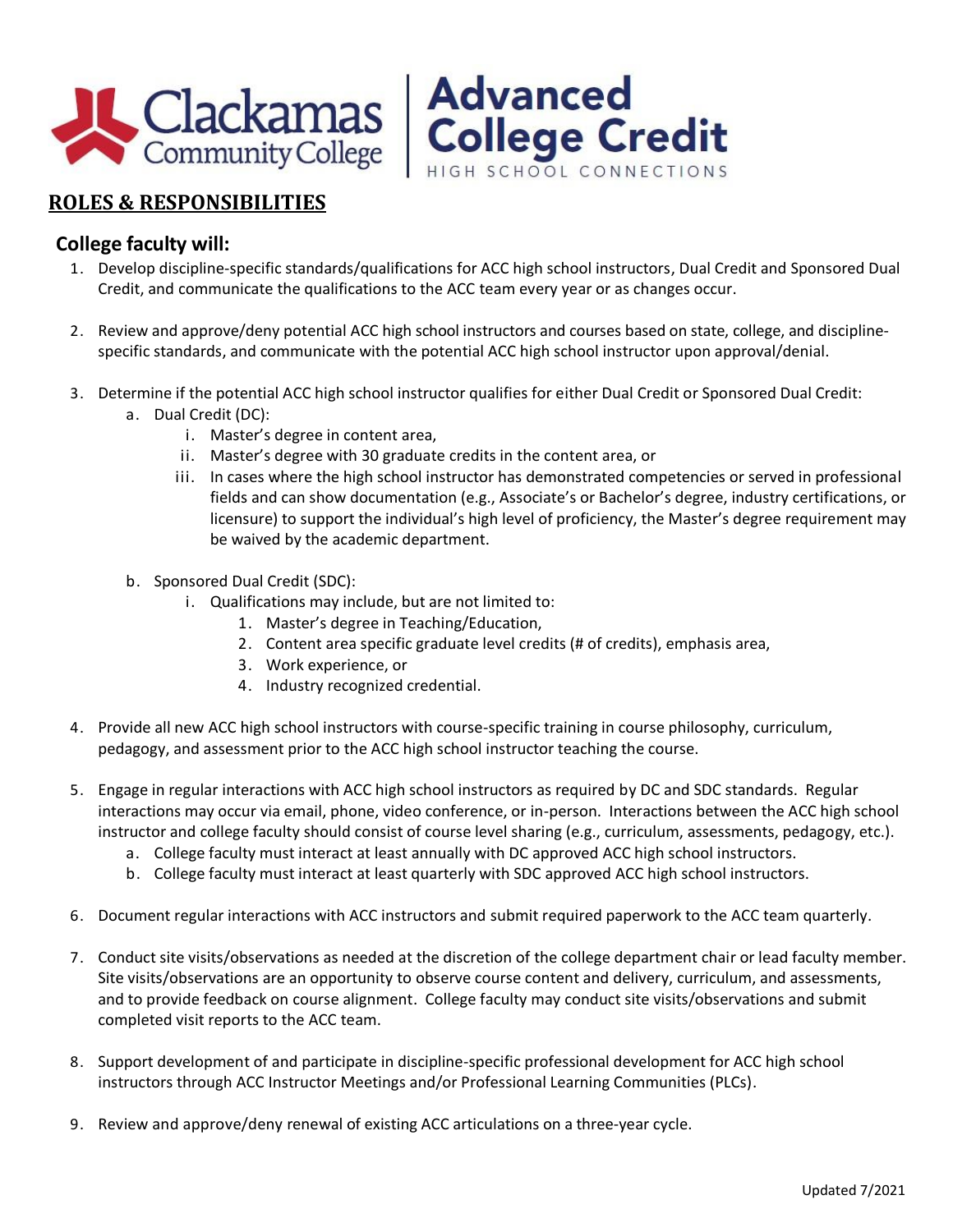



#### **ACC High School Instructor will:**

- 1. Provide the college with course and instructor information needed to establish and maintain ACC articulation and online registration in compliance with Oregon State Standards for Dual Credit (DC) and Sponsored Dual Credit (SDC).
- 2. Participate in college faculty provided course-specific training in course philosophy, curriculum, pedagogy, and assessment prior to teaching an ACC articulated course.
- 3. Engage in regular interactions with college faculty. Regular interactions may occur via email, phone, video conference, or in-person. Interactions with college faculty should consist of course level sharing (e.g., curriculum, assessments, pedagogy, etc.). DC approved instructors must interact with college faculty at least once annually and SDC approved instructors must interact with college faculty at least quarterly.
- 4. Submit course syllabi with the college required elements as listed on the ACC Syllabus Checklist for all articulated courses taught each term. Syllabi submission must occur no later than during the first week of the term the course is taught. ACC high school instructors will be out of compliance for missing syllabi.
- 5. Comply with required interactions and syllabus submission. ACC high school instructors will be out of compliance for missed interactions or missing syllabi. Failure to remain in compliance can result in cancellation of articulation. If out of compliance, ACC high school instructors must take corrective actions.
	- a. Corrective actions for required interactions will include meeting with college faculty.
	- b. Corrective actions for a syllabus submission include submitting a complete syllabus that meets all required elements on the ACC Syllabus Checklist.
- 6. Participate in site visits/observations as requested by the college department. Site visits/observations provide college faculty an opportunity to observe course content and delivery to ensure courses offered through ACC are equivalent to on-campus courses. Note: ACC Instructors are also invited to observe CCC college courses by request.
- 7. Assist the college in marketing the ACC program to students and parents. Make all necessary information supplied by the college available to students/parents, including the ACC registration webpag[e www.clackamas.edu/acc/register.](http://www.clackamas.edu/acc/register)
- 8. If student accommodations are needed, high school counselor will contact the CCC Disability Resource Center to determine reasonable accommodations. Reasonable accommodations in teaching and/or assessment aligned with college policy may be available to students with a documented disability. All students must meet the student learning outcomes and the rigor of assessments for the course in order to be eligible for college credit.
- 9. Monitor student registration in ACC courses during the ACC registration period each term and prior to posting grades to assure accuracy of student registrations. Notify the ACC team if an error is found.
- 10. Submit ACC grades in myClackamas online for each term an ACC course is offered. ACC grades are due the same day that grades are due at the high school. Failure to submit grades on time can result in articulation suspension.
- 11. Notify the college of instructor absence of more than three weeks and work with the college on solutions to maintain ACC articulation. Failure to notify of extended absences and long-term substitutes in an articulated class can result in loss of articulation for the current term or year.